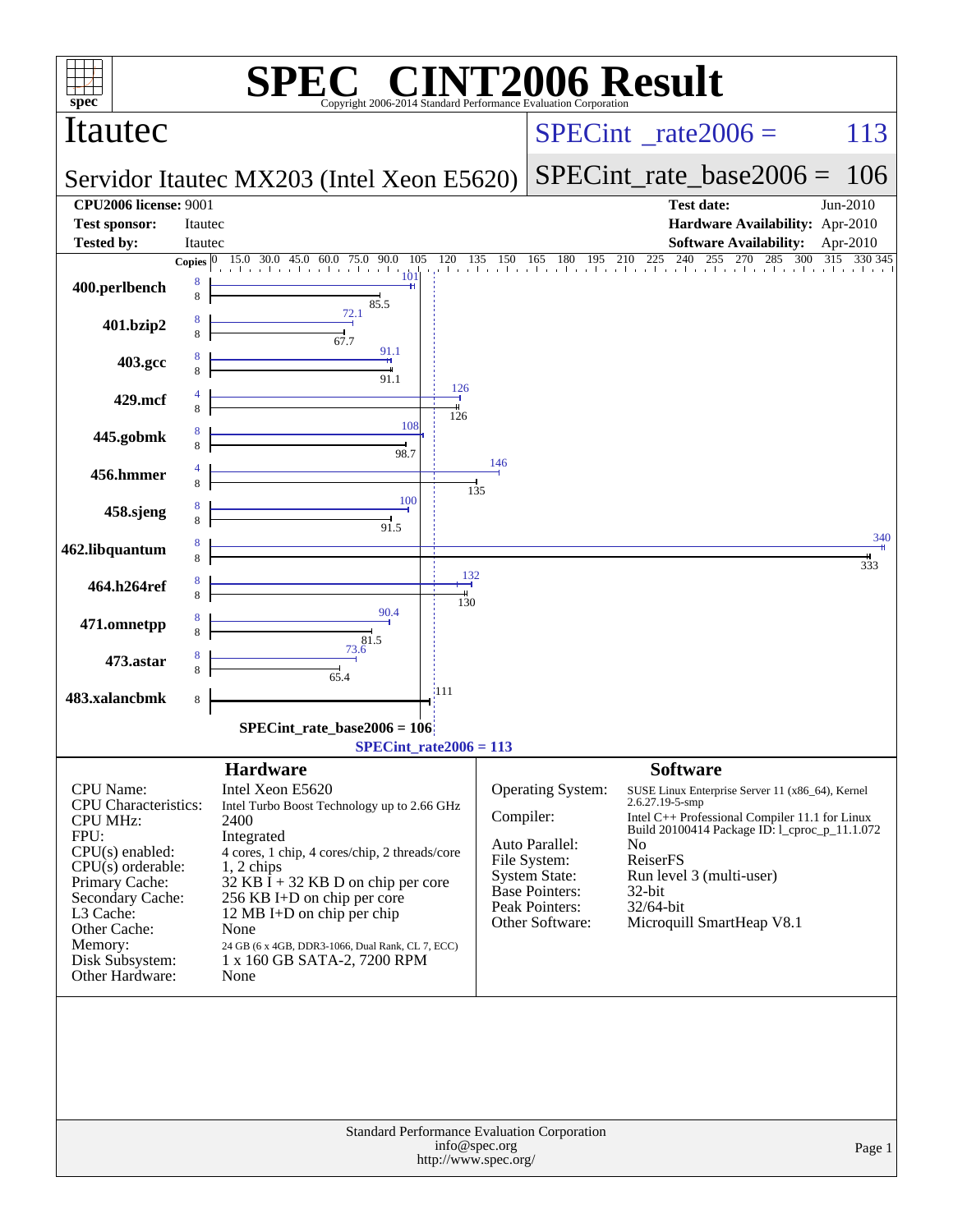

#### Itautec

### SPECint rate $2006 = 113$

#### Servidor Itautec MX203 (Intel Xeon E5620)

[SPECint\\_rate\\_base2006 =](http://www.spec.org/auto/cpu2006/Docs/result-fields.html#SPECintratebase2006) 106

**[CPU2006 license:](http://www.spec.org/auto/cpu2006/Docs/result-fields.html#CPU2006license)** 9001 **[Test date:](http://www.spec.org/auto/cpu2006/Docs/result-fields.html#Testdate)** Jun-2010

**[Test sponsor:](http://www.spec.org/auto/cpu2006/Docs/result-fields.html#Testsponsor)** Itautec **[Hardware Availability:](http://www.spec.org/auto/cpu2006/Docs/result-fields.html#HardwareAvailability)** Apr-2010 **[Tested by:](http://www.spec.org/auto/cpu2006/Docs/result-fields.html#Testedby)** Itautec **[Software Availability:](http://www.spec.org/auto/cpu2006/Docs/result-fields.html#SoftwareAvailability)** Apr-2010

#### **[Results Table](http://www.spec.org/auto/cpu2006/Docs/result-fields.html#ResultsTable)**

|                    | <b>Base</b>   |                                                                                                          |       |                |            |                |       | <b>Peak</b>   |                |              |                |              |                |              |
|--------------------|---------------|----------------------------------------------------------------------------------------------------------|-------|----------------|------------|----------------|-------|---------------|----------------|--------------|----------------|--------------|----------------|--------------|
| <b>Benchmark</b>   | <b>Copies</b> | <b>Seconds</b>                                                                                           | Ratio | <b>Seconds</b> | Ratio      | <b>Seconds</b> | Ratio | <b>Copies</b> | <b>Seconds</b> | <b>Ratio</b> | <b>Seconds</b> | <b>Ratio</b> | <b>Seconds</b> | <b>Ratio</b> |
| 400.perlbench      |               | 914                                                                                                      | 85.5  | 912            | 85.7       | 914            | 85.5  |               | 759            | 103          | 771            | <b>101</b>   | 772            | 101          |
| 401.bzip2          |               | 1144                                                                                                     | 67.5  | 1139           | 67.8       | 1140           | 67.7  |               | 1073           | 71.9         | 1071           | 72.1         | 1071           | 72.1         |
| $403.\mathrm{gcc}$ |               | 707                                                                                                      | 91.1  | 702            | 91.7       | 709            | 90.9  |               | 721            | 89.3         | 707            | 91.1         | 705            | 91.4         |
| $429$ .mcf         |               | 580                                                                                                      | 126   | 587            | 124        | 581            | 126   |               | 290            | 126          | 288            | 127          | 289            | 126          |
| $445$ .gobm $k$    |               | 849                                                                                                      | 98.8  | 852            | 98.5       | 850            | 98.7  |               | 778            | 108          | 778            | 108          | 781            | 107          |
| 456.hmmer          |               | 555                                                                                                      | 134   | 554            | 135        | 554            | 135   |               | 256            | 146          | 256            | 146          | 256            | 146          |
| $458$ .sjeng       |               | 1061                                                                                                     | 91.2  | 1058           | 91.5       | 1058           | 91.5  |               | 968            | 100          | 967            | 100          | 968            | <b>100</b>   |
| 462.libquantum     |               | 499                                                                                                      | 332   | 497            | <u>333</u> | 497            | 334   |               | 489            | 339          | 488            | <u>340</u>   | 487            | 341          |
| 464.h264ref        |               | 1377                                                                                                     | 129   | 1366           | 130        | 1365           | 130   |               | 1343           | 132          | 1341           | 132          | 1421           | 125          |
| 471.omnetpp        |               | 613                                                                                                      | 81.6  | 615            | 81.4       | 613            | 81.5  |               | 551            | 90.7         | 553            | 90.4         | 553            | 90.4         |
| 473.astar          |               | 859                                                                                                      | 65.4  | 862            | 65.2       | 858            | 65.4  |               | 762            | 73.7         | 763            | 73.6         | 763            | 73.6         |
| 483.xalancbmk      |               | 498                                                                                                      | 111   | 498            | 111        | 498            | 111   |               | 498            | 111          | 498            | 111          | 498            | <b>111</b>   |
|                    |               | Results appear in the order in which they were run. Bold underlined text indicates a median measurement. |       |                |            |                |       |               |                |              |                |              |                |              |

#### **[Submit Notes](http://www.spec.org/auto/cpu2006/Docs/result-fields.html#SubmitNotes)**

The config file option 'submit' was used. numactl was used to bind copies to the cores

#### **[Operating System Notes](http://www.spec.org/auto/cpu2006/Docs/result-fields.html#OperatingSystemNotes)**

'ulimit -s unlimited' was used to set the stacksize to unlimited prior to run.

#### **[General Notes](http://www.spec.org/auto/cpu2006/Docs/result-fields.html#GeneralNotes)**

This result was measured on the Servidor Itautec MX223. The Servidor Itautec MX223 and the Servidor Itautec MX203 are electronically equivalent.

## **[Base Compiler Invocation](http://www.spec.org/auto/cpu2006/Docs/result-fields.html#BaseCompilerInvocation)**

[C benchmarks](http://www.spec.org/auto/cpu2006/Docs/result-fields.html#Cbenchmarks): [icc -m32](http://www.spec.org/cpu2006/results/res2010q3/cpu2006-20100624-12017.flags.html#user_CCbase_intel_icc_32bit_5ff4a39e364c98233615fdd38438c6f2)

[C++ benchmarks:](http://www.spec.org/auto/cpu2006/Docs/result-fields.html#CXXbenchmarks) [icpc -m32](http://www.spec.org/cpu2006/results/res2010q3/cpu2006-20100624-12017.flags.html#user_CXXbase_intel_icpc_32bit_4e5a5ef1a53fd332b3c49e69c3330699)

> Standard Performance Evaluation Corporation [info@spec.org](mailto:info@spec.org) <http://www.spec.org/>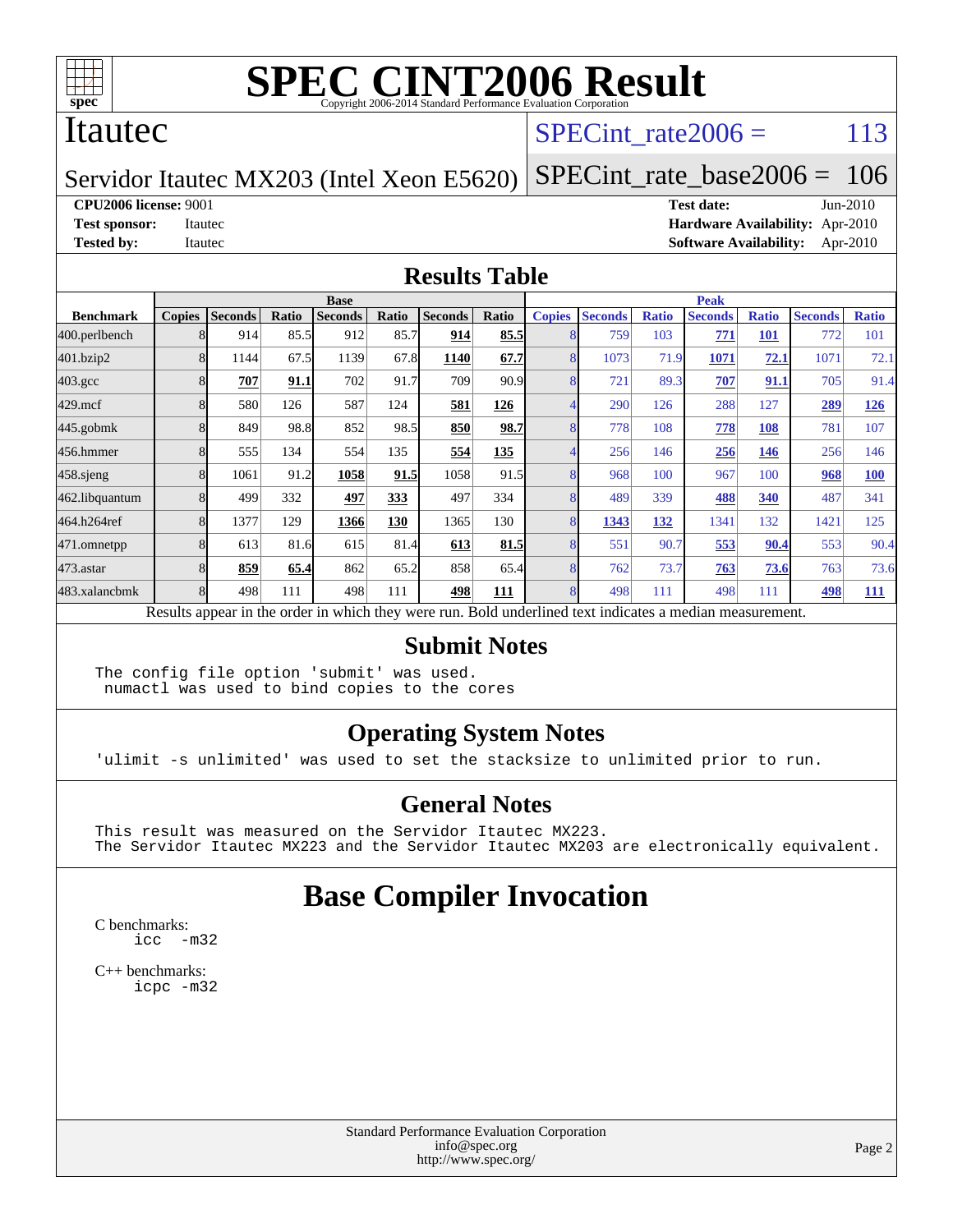

#### Itautec

SPECint rate $2006 = 113$ 

Servidor Itautec MX203 (Intel Xeon E5620) [SPECint\\_rate\\_base2006 =](http://www.spec.org/auto/cpu2006/Docs/result-fields.html#SPECintratebase2006) 106

**[CPU2006 license:](http://www.spec.org/auto/cpu2006/Docs/result-fields.html#CPU2006license)** 9001 **[Test date:](http://www.spec.org/auto/cpu2006/Docs/result-fields.html#Testdate)** Jun-2010 **[Test sponsor:](http://www.spec.org/auto/cpu2006/Docs/result-fields.html#Testsponsor)** Itautec **[Hardware Availability:](http://www.spec.org/auto/cpu2006/Docs/result-fields.html#HardwareAvailability)** Apr-2010 **[Tested by:](http://www.spec.org/auto/cpu2006/Docs/result-fields.html#Testedby)** Itautec **[Software Availability:](http://www.spec.org/auto/cpu2006/Docs/result-fields.html#SoftwareAvailability)** Apr-2010

## **[Base Portability Flags](http://www.spec.org/auto/cpu2006/Docs/result-fields.html#BasePortabilityFlags)**

 400.perlbench: [-DSPEC\\_CPU\\_LINUX\\_IA32](http://www.spec.org/cpu2006/results/res2010q3/cpu2006-20100624-12017.flags.html#b400.perlbench_baseCPORTABILITY_DSPEC_CPU_LINUX_IA32) 462.libquantum: [-DSPEC\\_CPU\\_LINUX](http://www.spec.org/cpu2006/results/res2010q3/cpu2006-20100624-12017.flags.html#b462.libquantum_baseCPORTABILITY_DSPEC_CPU_LINUX) 483.xalancbmk: [-DSPEC\\_CPU\\_LINUX](http://www.spec.org/cpu2006/results/res2010q3/cpu2006-20100624-12017.flags.html#b483.xalancbmk_baseCXXPORTABILITY_DSPEC_CPU_LINUX)

**[Base Optimization Flags](http://www.spec.org/auto/cpu2006/Docs/result-fields.html#BaseOptimizationFlags)**

[C benchmarks](http://www.spec.org/auto/cpu2006/Docs/result-fields.html#Cbenchmarks):

[-xSSE4.2](http://www.spec.org/cpu2006/results/res2010q3/cpu2006-20100624-12017.flags.html#user_CCbase_f-xSSE42_f91528193cf0b216347adb8b939d4107) [-ipo](http://www.spec.org/cpu2006/results/res2010q3/cpu2006-20100624-12017.flags.html#user_CCbase_f-ipo) [-O3](http://www.spec.org/cpu2006/results/res2010q3/cpu2006-20100624-12017.flags.html#user_CCbase_f-O3) [-no-prec-div](http://www.spec.org/cpu2006/results/res2010q3/cpu2006-20100624-12017.flags.html#user_CCbase_f-no-prec-div) [-static](http://www.spec.org/cpu2006/results/res2010q3/cpu2006-20100624-12017.flags.html#user_CCbase_f-static) [-opt-prefetch](http://www.spec.org/cpu2006/results/res2010q3/cpu2006-20100624-12017.flags.html#user_CCbase_f-opt-prefetch)

[C++ benchmarks:](http://www.spec.org/auto/cpu2006/Docs/result-fields.html#CXXbenchmarks)

[-xSSE4.2](http://www.spec.org/cpu2006/results/res2010q3/cpu2006-20100624-12017.flags.html#user_CXXbase_f-xSSE42_f91528193cf0b216347adb8b939d4107) [-ipo](http://www.spec.org/cpu2006/results/res2010q3/cpu2006-20100624-12017.flags.html#user_CXXbase_f-ipo) [-O3](http://www.spec.org/cpu2006/results/res2010q3/cpu2006-20100624-12017.flags.html#user_CXXbase_f-O3) [-no-prec-div](http://www.spec.org/cpu2006/results/res2010q3/cpu2006-20100624-12017.flags.html#user_CXXbase_f-no-prec-div) [-opt-prefetch](http://www.spec.org/cpu2006/results/res2010q3/cpu2006-20100624-12017.flags.html#user_CXXbase_f-opt-prefetch) [-Wl,-z,muldefs](http://www.spec.org/cpu2006/results/res2010q3/cpu2006-20100624-12017.flags.html#user_CXXbase_link_force_multiple1_74079c344b956b9658436fd1b6dd3a8a) [-L/opt/sh/SmartHeap\\_8.1/lib -lsmartheap](http://www.spec.org/cpu2006/results/res2010q3/cpu2006-20100624-12017.flags.html#user_CXXbase_SmartHeap_27b21c95f540fefa7d7530e3b3d64269)

## **[Base Other Flags](http://www.spec.org/auto/cpu2006/Docs/result-fields.html#BaseOtherFlags)**

[C benchmarks](http://www.spec.org/auto/cpu2006/Docs/result-fields.html#Cbenchmarks):

403.gcc: [-Dalloca=\\_alloca](http://www.spec.org/cpu2006/results/res2010q3/cpu2006-20100624-12017.flags.html#b403.gcc_baseEXTRA_CFLAGS_Dalloca_be3056838c12de2578596ca5467af7f3)

## **[Peak Compiler Invocation](http://www.spec.org/auto/cpu2006/Docs/result-fields.html#PeakCompilerInvocation)**

[C benchmarks \(except as noted below\)](http://www.spec.org/auto/cpu2006/Docs/result-fields.html#Cbenchmarksexceptasnotedbelow):

[icc -m32](http://www.spec.org/cpu2006/results/res2010q3/cpu2006-20100624-12017.flags.html#user_CCpeak_intel_icc_32bit_5ff4a39e364c98233615fdd38438c6f2)

401.bzip2: [icc -m64](http://www.spec.org/cpu2006/results/res2010q3/cpu2006-20100624-12017.flags.html#user_peakCCLD401_bzip2_intel_icc_64bit_bda6cc9af1fdbb0edc3795bac97ada53)

456.hmmer: [icc -m64](http://www.spec.org/cpu2006/results/res2010q3/cpu2006-20100624-12017.flags.html#user_peakCCLD456_hmmer_intel_icc_64bit_bda6cc9af1fdbb0edc3795bac97ada53)

458.sjeng: [icc -m64](http://www.spec.org/cpu2006/results/res2010q3/cpu2006-20100624-12017.flags.html#user_peakCCLD458_sjeng_intel_icc_64bit_bda6cc9af1fdbb0edc3795bac97ada53)

462.libquantum: [icc -m64](http://www.spec.org/cpu2006/results/res2010q3/cpu2006-20100624-12017.flags.html#user_peakCCLD462_libquantum_intel_icc_64bit_bda6cc9af1fdbb0edc3795bac97ada53)

[C++ benchmarks \(except as noted below\):](http://www.spec.org/auto/cpu2006/Docs/result-fields.html#CXXbenchmarksexceptasnotedbelow) [icpc -m32](http://www.spec.org/cpu2006/results/res2010q3/cpu2006-20100624-12017.flags.html#user_CXXpeak_intel_icpc_32bit_4e5a5ef1a53fd332b3c49e69c3330699)

473.astar: [icpc -m64](http://www.spec.org/cpu2006/results/res2010q3/cpu2006-20100624-12017.flags.html#user_peakCXXLD473_astar_intel_icpc_64bit_fc66a5337ce925472a5c54ad6a0de310)

## **[Peak Portability Flags](http://www.spec.org/auto/cpu2006/Docs/result-fields.html#PeakPortabilityFlags)**

 400.perlbench: [-DSPEC\\_CPU\\_LINUX\\_IA32](http://www.spec.org/cpu2006/results/res2010q3/cpu2006-20100624-12017.flags.html#b400.perlbench_peakCPORTABILITY_DSPEC_CPU_LINUX_IA32) 401.bzip2: [-DSPEC\\_CPU\\_LP64](http://www.spec.org/cpu2006/results/res2010q3/cpu2006-20100624-12017.flags.html#suite_peakCPORTABILITY401_bzip2_DSPEC_CPU_LP64)

Continued on next page

Standard Performance Evaluation Corporation [info@spec.org](mailto:info@spec.org) <http://www.spec.org/>

Page 3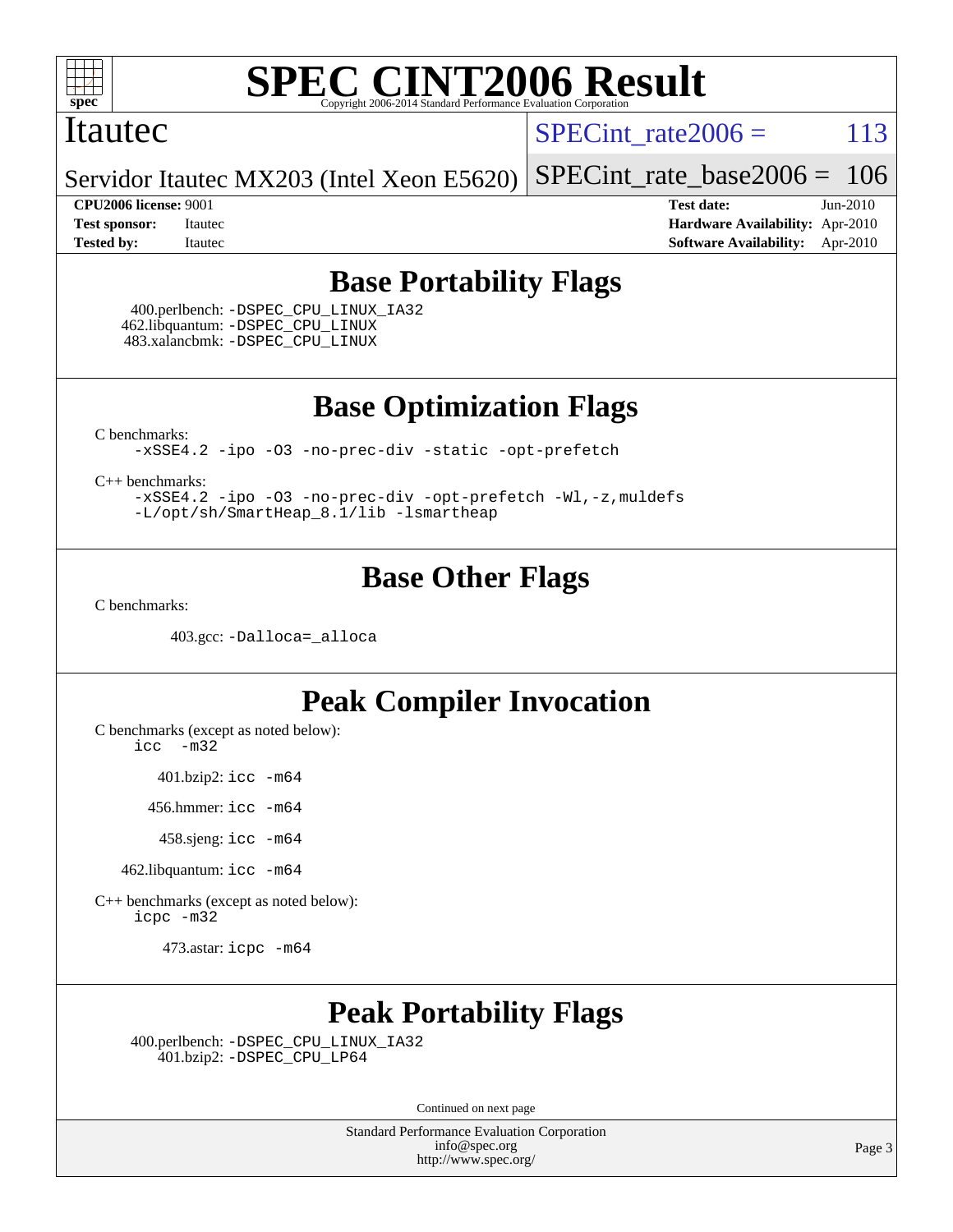

### Itautec

SPECint rate $2006 = 113$ 

Servidor Itautec MX203 (Intel Xeon E5620) [SPECint\\_rate\\_base2006 =](http://www.spec.org/auto/cpu2006/Docs/result-fields.html#SPECintratebase2006) 106

**[CPU2006 license:](http://www.spec.org/auto/cpu2006/Docs/result-fields.html#CPU2006license)** 9001 **[Test date:](http://www.spec.org/auto/cpu2006/Docs/result-fields.html#Testdate)** Jun-2010 **[Test sponsor:](http://www.spec.org/auto/cpu2006/Docs/result-fields.html#Testsponsor)** Itautec **[Hardware Availability:](http://www.spec.org/auto/cpu2006/Docs/result-fields.html#HardwareAvailability)** Apr-2010 **[Tested by:](http://www.spec.org/auto/cpu2006/Docs/result-fields.html#Testedby)** Itautec **[Software Availability:](http://www.spec.org/auto/cpu2006/Docs/result-fields.html#SoftwareAvailability)** Apr-2010

## **[Peak Portability Flags \(Continued\)](http://www.spec.org/auto/cpu2006/Docs/result-fields.html#PeakPortabilityFlags)**

 456.hmmer: [-DSPEC\\_CPU\\_LP64](http://www.spec.org/cpu2006/results/res2010q3/cpu2006-20100624-12017.flags.html#suite_peakCPORTABILITY456_hmmer_DSPEC_CPU_LP64) 458.sjeng: [-DSPEC\\_CPU\\_LP64](http://www.spec.org/cpu2006/results/res2010q3/cpu2006-20100624-12017.flags.html#suite_peakCPORTABILITY458_sjeng_DSPEC_CPU_LP64) 462.libquantum: [-DSPEC\\_CPU\\_LP64](http://www.spec.org/cpu2006/results/res2010q3/cpu2006-20100624-12017.flags.html#suite_peakCPORTABILITY462_libquantum_DSPEC_CPU_LP64) [-DSPEC\\_CPU\\_LINUX](http://www.spec.org/cpu2006/results/res2010q3/cpu2006-20100624-12017.flags.html#b462.libquantum_peakCPORTABILITY_DSPEC_CPU_LINUX) 473.astar: [-DSPEC\\_CPU\\_LP64](http://www.spec.org/cpu2006/results/res2010q3/cpu2006-20100624-12017.flags.html#suite_peakCXXPORTABILITY473_astar_DSPEC_CPU_LP64) 483.xalancbmk: [-DSPEC\\_CPU\\_LINUX](http://www.spec.org/cpu2006/results/res2010q3/cpu2006-20100624-12017.flags.html#b483.xalancbmk_peakCXXPORTABILITY_DSPEC_CPU_LINUX)

## **[Peak Optimization Flags](http://www.spec.org/auto/cpu2006/Docs/result-fields.html#PeakOptimizationFlags)**

[C benchmarks](http://www.spec.org/auto/cpu2006/Docs/result-fields.html#Cbenchmarks):

Standard Performance Evaluation Corporation [info@spec.org](mailto:info@spec.org) <http://www.spec.org/> Page 4 400.perlbench: [-xSSE4.2](http://www.spec.org/cpu2006/results/res2010q3/cpu2006-20100624-12017.flags.html#user_peakPASS2_CFLAGSPASS2_LDCFLAGS400_perlbench_f-xSSE42_f91528193cf0b216347adb8b939d4107)(pass 2) [-prof-gen](http://www.spec.org/cpu2006/results/res2010q3/cpu2006-20100624-12017.flags.html#user_peakPASS1_CFLAGSPASS1_LDCFLAGS400_perlbench_prof_gen_e43856698f6ca7b7e442dfd80e94a8fc)(pass 1) [-ipo](http://www.spec.org/cpu2006/results/res2010q3/cpu2006-20100624-12017.flags.html#user_peakPASS2_CFLAGSPASS2_LDCFLAGS400_perlbench_f-ipo)(pass 2) [-O3](http://www.spec.org/cpu2006/results/res2010q3/cpu2006-20100624-12017.flags.html#user_peakPASS2_CFLAGSPASS2_LDCFLAGS400_perlbench_f-O3)(pass 2) [-no-prec-div](http://www.spec.org/cpu2006/results/res2010q3/cpu2006-20100624-12017.flags.html#user_peakPASS2_CFLAGSPASS2_LDCFLAGS400_perlbench_f-no-prec-div)(pass 2) [-static](http://www.spec.org/cpu2006/results/res2010q3/cpu2006-20100624-12017.flags.html#user_peakPASS2_CFLAGSPASS2_LDCFLAGS400_perlbench_f-static)(pass 2) [-prof-use](http://www.spec.org/cpu2006/results/res2010q3/cpu2006-20100624-12017.flags.html#user_peakPASS2_CFLAGSPASS2_LDCFLAGS400_perlbench_prof_use_bccf7792157ff70d64e32fe3e1250b55)(pass 2) [-ansi-alias](http://www.spec.org/cpu2006/results/res2010q3/cpu2006-20100624-12017.flags.html#user_peakCOPTIMIZE400_perlbench_f-ansi-alias) 401.bzip2: [-xSSE4.2](http://www.spec.org/cpu2006/results/res2010q3/cpu2006-20100624-12017.flags.html#user_peakPASS2_CFLAGSPASS2_LDCFLAGS401_bzip2_f-xSSE42_f91528193cf0b216347adb8b939d4107)(pass 2) [-prof-gen](http://www.spec.org/cpu2006/results/res2010q3/cpu2006-20100624-12017.flags.html#user_peakPASS1_CFLAGSPASS1_LDCFLAGS401_bzip2_prof_gen_e43856698f6ca7b7e442dfd80e94a8fc)(pass 1) [-ipo](http://www.spec.org/cpu2006/results/res2010q3/cpu2006-20100624-12017.flags.html#user_peakPASS2_CFLAGSPASS2_LDCFLAGS401_bzip2_f-ipo)(pass 2) [-O3](http://www.spec.org/cpu2006/results/res2010q3/cpu2006-20100624-12017.flags.html#user_peakPASS2_CFLAGSPASS2_LDCFLAGS401_bzip2_f-O3)(pass 2) [-no-prec-div](http://www.spec.org/cpu2006/results/res2010q3/cpu2006-20100624-12017.flags.html#user_peakPASS2_CFLAGSPASS2_LDCFLAGS401_bzip2_f-no-prec-div)(pass 2) [-static](http://www.spec.org/cpu2006/results/res2010q3/cpu2006-20100624-12017.flags.html#user_peakPASS2_CFLAGSPASS2_LDCFLAGS401_bzip2_f-static)(pass 2) [-prof-use](http://www.spec.org/cpu2006/results/res2010q3/cpu2006-20100624-12017.flags.html#user_peakPASS2_CFLAGSPASS2_LDCFLAGS401_bzip2_prof_use_bccf7792157ff70d64e32fe3e1250b55)(pass 2) [-opt-prefetch](http://www.spec.org/cpu2006/results/res2010q3/cpu2006-20100624-12017.flags.html#user_peakCOPTIMIZE401_bzip2_f-opt-prefetch) [-ansi-alias](http://www.spec.org/cpu2006/results/res2010q3/cpu2006-20100624-12017.flags.html#user_peakCOPTIMIZE401_bzip2_f-ansi-alias) [-auto-ilp32](http://www.spec.org/cpu2006/results/res2010q3/cpu2006-20100624-12017.flags.html#user_peakCOPTIMIZE401_bzip2_f-auto-ilp32) 403.gcc: [-xSSE4.2](http://www.spec.org/cpu2006/results/res2010q3/cpu2006-20100624-12017.flags.html#user_peakCOPTIMIZE403_gcc_f-xSSE42_f91528193cf0b216347adb8b939d4107) [-ipo](http://www.spec.org/cpu2006/results/res2010q3/cpu2006-20100624-12017.flags.html#user_peakCOPTIMIZE403_gcc_f-ipo) [-O3](http://www.spec.org/cpu2006/results/res2010q3/cpu2006-20100624-12017.flags.html#user_peakCOPTIMIZE403_gcc_f-O3) [-no-prec-div](http://www.spec.org/cpu2006/results/res2010q3/cpu2006-20100624-12017.flags.html#user_peakCOPTIMIZE403_gcc_f-no-prec-div) [-static](http://www.spec.org/cpu2006/results/res2010q3/cpu2006-20100624-12017.flags.html#user_peakCOPTIMIZE403_gcc_f-static) 429.mcf: [-xSSE4.2](http://www.spec.org/cpu2006/results/res2010q3/cpu2006-20100624-12017.flags.html#user_peakCOPTIMIZE429_mcf_f-xSSE42_f91528193cf0b216347adb8b939d4107) [-ipo](http://www.spec.org/cpu2006/results/res2010q3/cpu2006-20100624-12017.flags.html#user_peakCOPTIMIZE429_mcf_f-ipo) [-O3](http://www.spec.org/cpu2006/results/res2010q3/cpu2006-20100624-12017.flags.html#user_peakCOPTIMIZE429_mcf_f-O3) [-no-prec-div](http://www.spec.org/cpu2006/results/res2010q3/cpu2006-20100624-12017.flags.html#user_peakCOPTIMIZE429_mcf_f-no-prec-div) [-static](http://www.spec.org/cpu2006/results/res2010q3/cpu2006-20100624-12017.flags.html#user_peakCOPTIMIZE429_mcf_f-static) [-opt-prefetch](http://www.spec.org/cpu2006/results/res2010q3/cpu2006-20100624-12017.flags.html#user_peakCOPTIMIZE429_mcf_f-opt-prefetch) 445.gobmk: [-xSSE4.2](http://www.spec.org/cpu2006/results/res2010q3/cpu2006-20100624-12017.flags.html#user_peakPASS2_CFLAGSPASS2_LDCFLAGS445_gobmk_f-xSSE42_f91528193cf0b216347adb8b939d4107)(pass 2) [-prof-gen](http://www.spec.org/cpu2006/results/res2010q3/cpu2006-20100624-12017.flags.html#user_peakPASS1_CFLAGSPASS1_LDCFLAGS445_gobmk_prof_gen_e43856698f6ca7b7e442dfd80e94a8fc)(pass 1) [-prof-use](http://www.spec.org/cpu2006/results/res2010q3/cpu2006-20100624-12017.flags.html#user_peakPASS2_CFLAGSPASS2_LDCFLAGS445_gobmk_prof_use_bccf7792157ff70d64e32fe3e1250b55)(pass 2) [-O2](http://www.spec.org/cpu2006/results/res2010q3/cpu2006-20100624-12017.flags.html#user_peakCOPTIMIZE445_gobmk_f-O2) [-ipo](http://www.spec.org/cpu2006/results/res2010q3/cpu2006-20100624-12017.flags.html#user_peakCOPTIMIZE445_gobmk_f-ipo) [-no-prec-div](http://www.spec.org/cpu2006/results/res2010q3/cpu2006-20100624-12017.flags.html#user_peakCOPTIMIZE445_gobmk_f-no-prec-div) [-ansi-alias](http://www.spec.org/cpu2006/results/res2010q3/cpu2006-20100624-12017.flags.html#user_peakCOPTIMIZE445_gobmk_f-ansi-alias) 456.hmmer: [-xSSE4.2](http://www.spec.org/cpu2006/results/res2010q3/cpu2006-20100624-12017.flags.html#user_peakCOPTIMIZE456_hmmer_f-xSSE42_f91528193cf0b216347adb8b939d4107) [-ipo](http://www.spec.org/cpu2006/results/res2010q3/cpu2006-20100624-12017.flags.html#user_peakCOPTIMIZE456_hmmer_f-ipo) [-O3](http://www.spec.org/cpu2006/results/res2010q3/cpu2006-20100624-12017.flags.html#user_peakCOPTIMIZE456_hmmer_f-O3) [-no-prec-div](http://www.spec.org/cpu2006/results/res2010q3/cpu2006-20100624-12017.flags.html#user_peakCOPTIMIZE456_hmmer_f-no-prec-div) [-static](http://www.spec.org/cpu2006/results/res2010q3/cpu2006-20100624-12017.flags.html#user_peakCOPTIMIZE456_hmmer_f-static) [-unroll2](http://www.spec.org/cpu2006/results/res2010q3/cpu2006-20100624-12017.flags.html#user_peakCOPTIMIZE456_hmmer_f-unroll_784dae83bebfb236979b41d2422d7ec2) [-ansi-alias](http://www.spec.org/cpu2006/results/res2010q3/cpu2006-20100624-12017.flags.html#user_peakCOPTIMIZE456_hmmer_f-ansi-alias) [-auto-ilp32](http://www.spec.org/cpu2006/results/res2010q3/cpu2006-20100624-12017.flags.html#user_peakCOPTIMIZE456_hmmer_f-auto-ilp32) 458.sjeng: [-xSSE4.2](http://www.spec.org/cpu2006/results/res2010q3/cpu2006-20100624-12017.flags.html#user_peakPASS2_CFLAGSPASS2_LDCFLAGS458_sjeng_f-xSSE42_f91528193cf0b216347adb8b939d4107)(pass 2) [-prof-gen](http://www.spec.org/cpu2006/results/res2010q3/cpu2006-20100624-12017.flags.html#user_peakPASS1_CFLAGSPASS1_LDCFLAGS458_sjeng_prof_gen_e43856698f6ca7b7e442dfd80e94a8fc)(pass 1) [-ipo](http://www.spec.org/cpu2006/results/res2010q3/cpu2006-20100624-12017.flags.html#user_peakPASS2_CFLAGSPASS2_LDCFLAGS458_sjeng_f-ipo)(pass 2) [-O3](http://www.spec.org/cpu2006/results/res2010q3/cpu2006-20100624-12017.flags.html#user_peakPASS2_CFLAGSPASS2_LDCFLAGS458_sjeng_f-O3)(pass 2) [-no-prec-div](http://www.spec.org/cpu2006/results/res2010q3/cpu2006-20100624-12017.flags.html#user_peakPASS2_CFLAGSPASS2_LDCFLAGS458_sjeng_f-no-prec-div)(pass 2) [-static](http://www.spec.org/cpu2006/results/res2010q3/cpu2006-20100624-12017.flags.html#user_peakPASS2_CFLAGSPASS2_LDCFLAGS458_sjeng_f-static)(pass 2) [-prof-use](http://www.spec.org/cpu2006/results/res2010q3/cpu2006-20100624-12017.flags.html#user_peakPASS2_CFLAGSPASS2_LDCFLAGS458_sjeng_prof_use_bccf7792157ff70d64e32fe3e1250b55)(pass 2) [-unroll4](http://www.spec.org/cpu2006/results/res2010q3/cpu2006-20100624-12017.flags.html#user_peakCOPTIMIZE458_sjeng_f-unroll_4e5e4ed65b7fd20bdcd365bec371b81f) [-auto-ilp32](http://www.spec.org/cpu2006/results/res2010q3/cpu2006-20100624-12017.flags.html#user_peakCOPTIMIZE458_sjeng_f-auto-ilp32) 462.libquantum: [-xSSE4.2](http://www.spec.org/cpu2006/results/res2010q3/cpu2006-20100624-12017.flags.html#user_peakCOPTIMIZE462_libquantum_f-xSSE42_f91528193cf0b216347adb8b939d4107) [-ipo](http://www.spec.org/cpu2006/results/res2010q3/cpu2006-20100624-12017.flags.html#user_peakCOPTIMIZE462_libquantum_f-ipo) [-O3](http://www.spec.org/cpu2006/results/res2010q3/cpu2006-20100624-12017.flags.html#user_peakCOPTIMIZE462_libquantum_f-O3) [-no-prec-div](http://www.spec.org/cpu2006/results/res2010q3/cpu2006-20100624-12017.flags.html#user_peakCOPTIMIZE462_libquantum_f-no-prec-div) [-static](http://www.spec.org/cpu2006/results/res2010q3/cpu2006-20100624-12017.flags.html#user_peakCOPTIMIZE462_libquantum_f-static) [-auto-ilp32](http://www.spec.org/cpu2006/results/res2010q3/cpu2006-20100624-12017.flags.html#user_peakCOPTIMIZE462_libquantum_f-auto-ilp32) [-opt-prefetch](http://www.spec.org/cpu2006/results/res2010q3/cpu2006-20100624-12017.flags.html#user_peakCOPTIMIZE462_libquantum_f-opt-prefetch) 464.h264ref: [-xSSE4.2](http://www.spec.org/cpu2006/results/res2010q3/cpu2006-20100624-12017.flags.html#user_peakPASS2_CFLAGSPASS2_LDCFLAGS464_h264ref_f-xSSE42_f91528193cf0b216347adb8b939d4107)(pass 2) [-prof-gen](http://www.spec.org/cpu2006/results/res2010q3/cpu2006-20100624-12017.flags.html#user_peakPASS1_CFLAGSPASS1_LDCFLAGS464_h264ref_prof_gen_e43856698f6ca7b7e442dfd80e94a8fc)(pass 1) [-ipo](http://www.spec.org/cpu2006/results/res2010q3/cpu2006-20100624-12017.flags.html#user_peakPASS2_CFLAGSPASS2_LDCFLAGS464_h264ref_f-ipo)(pass 2) [-O3](http://www.spec.org/cpu2006/results/res2010q3/cpu2006-20100624-12017.flags.html#user_peakPASS2_CFLAGSPASS2_LDCFLAGS464_h264ref_f-O3)(pass 2) [-no-prec-div](http://www.spec.org/cpu2006/results/res2010q3/cpu2006-20100624-12017.flags.html#user_peakPASS2_CFLAGSPASS2_LDCFLAGS464_h264ref_f-no-prec-div)(pass 2) [-static](http://www.spec.org/cpu2006/results/res2010q3/cpu2006-20100624-12017.flags.html#user_peakPASS2_CFLAGSPASS2_LDCFLAGS464_h264ref_f-static)(pass 2) [-prof-use](http://www.spec.org/cpu2006/results/res2010q3/cpu2006-20100624-12017.flags.html#user_peakPASS2_CFLAGSPASS2_LDCFLAGS464_h264ref_prof_use_bccf7792157ff70d64e32fe3e1250b55)(pass 2) [-unroll2](http://www.spec.org/cpu2006/results/res2010q3/cpu2006-20100624-12017.flags.html#user_peakCOPTIMIZE464_h264ref_f-unroll_784dae83bebfb236979b41d2422d7ec2) [-ansi-alias](http://www.spec.org/cpu2006/results/res2010q3/cpu2006-20100624-12017.flags.html#user_peakCOPTIMIZE464_h264ref_f-ansi-alias) [C++ benchmarks:](http://www.spec.org/auto/cpu2006/Docs/result-fields.html#CXXbenchmarks) 471.omnetpp: [-xSSE4.2](http://www.spec.org/cpu2006/results/res2010q3/cpu2006-20100624-12017.flags.html#user_peakPASS2_CXXFLAGSPASS2_LDCXXFLAGS471_omnetpp_f-xSSE42_f91528193cf0b216347adb8b939d4107)(pass 2) [-prof-gen](http://www.spec.org/cpu2006/results/res2010q3/cpu2006-20100624-12017.flags.html#user_peakPASS1_CXXFLAGSPASS1_LDCXXFLAGS471_omnetpp_prof_gen_e43856698f6ca7b7e442dfd80e94a8fc)(pass 1) [-ipo](http://www.spec.org/cpu2006/results/res2010q3/cpu2006-20100624-12017.flags.html#user_peakPASS2_CXXFLAGSPASS2_LDCXXFLAGS471_omnetpp_f-ipo)(pass 2) [-O3](http://www.spec.org/cpu2006/results/res2010q3/cpu2006-20100624-12017.flags.html#user_peakPASS2_CXXFLAGSPASS2_LDCXXFLAGS471_omnetpp_f-O3)(pass 2) [-no-prec-div](http://www.spec.org/cpu2006/results/res2010q3/cpu2006-20100624-12017.flags.html#user_peakPASS2_CXXFLAGSPASS2_LDCXXFLAGS471_omnetpp_f-no-prec-div)(pass 2) [-prof-use](http://www.spec.org/cpu2006/results/res2010q3/cpu2006-20100624-12017.flags.html#user_peakPASS2_CXXFLAGSPASS2_LDCXXFLAGS471_omnetpp_prof_use_bccf7792157ff70d64e32fe3e1250b55)(pass 2) [-ansi-alias](http://www.spec.org/cpu2006/results/res2010q3/cpu2006-20100624-12017.flags.html#user_peakCXXOPTIMIZE471_omnetpp_f-ansi-alias) [-opt-ra-region-strategy=block](http://www.spec.org/cpu2006/results/res2010q3/cpu2006-20100624-12017.flags.html#user_peakCXXOPTIMIZE471_omnetpp_f-opt-ra-region-strategy-block_a0a37c372d03933b2a18d4af463c1f69) [-Wl,-z,muldefs](http://www.spec.org/cpu2006/results/res2010q3/cpu2006-20100624-12017.flags.html#user_peakEXTRA_LDFLAGS471_omnetpp_link_force_multiple1_74079c344b956b9658436fd1b6dd3a8a) [-L/opt/sh/SmartHeap\\_8.1/lib -lsmartheap](http://www.spec.org/cpu2006/results/res2010q3/cpu2006-20100624-12017.flags.html#user_peakEXTRA_LIBS471_omnetpp_SmartHeap_27b21c95f540fefa7d7530e3b3d64269)  $473.\text{astar: } -xSSE4$ .  $2(\text{pass 2})$   $-\text{prof-gen}(\text{pass 1})$   $-i\text{po}(\text{pass 2})$ [-O3](http://www.spec.org/cpu2006/results/res2010q3/cpu2006-20100624-12017.flags.html#user_peakPASS2_CXXFLAGSPASS2_LDCXXFLAGS473_astar_f-O3)(pass 2) [-no-prec-div](http://www.spec.org/cpu2006/results/res2010q3/cpu2006-20100624-12017.flags.html#user_peakPASS2_CXXFLAGSPASS2_LDCXXFLAGS473_astar_f-no-prec-div)(pass 2) [-prof-use](http://www.spec.org/cpu2006/results/res2010q3/cpu2006-20100624-12017.flags.html#user_peakPASS2_CXXFLAGSPASS2_LDCXXFLAGS473_astar_prof_use_bccf7792157ff70d64e32fe3e1250b55)(pass 2) [-ansi-alias](http://www.spec.org/cpu2006/results/res2010q3/cpu2006-20100624-12017.flags.html#user_peakCXXOPTIMIZE473_astar_f-ansi-alias) [-opt-ra-region-strategy=routine](http://www.spec.org/cpu2006/results/res2010q3/cpu2006-20100624-12017.flags.html#user_peakCXXOPTIMIZE473_astar_f-opt-ra-region-strategy-routine_ba086ea3b1d46a52e1238e2ca173ed44) [-Wl,-z,muldefs](http://www.spec.org/cpu2006/results/res2010q3/cpu2006-20100624-12017.flags.html#user_peakEXTRA_LDFLAGS473_astar_link_force_multiple1_74079c344b956b9658436fd1b6dd3a8a) Continued on next page